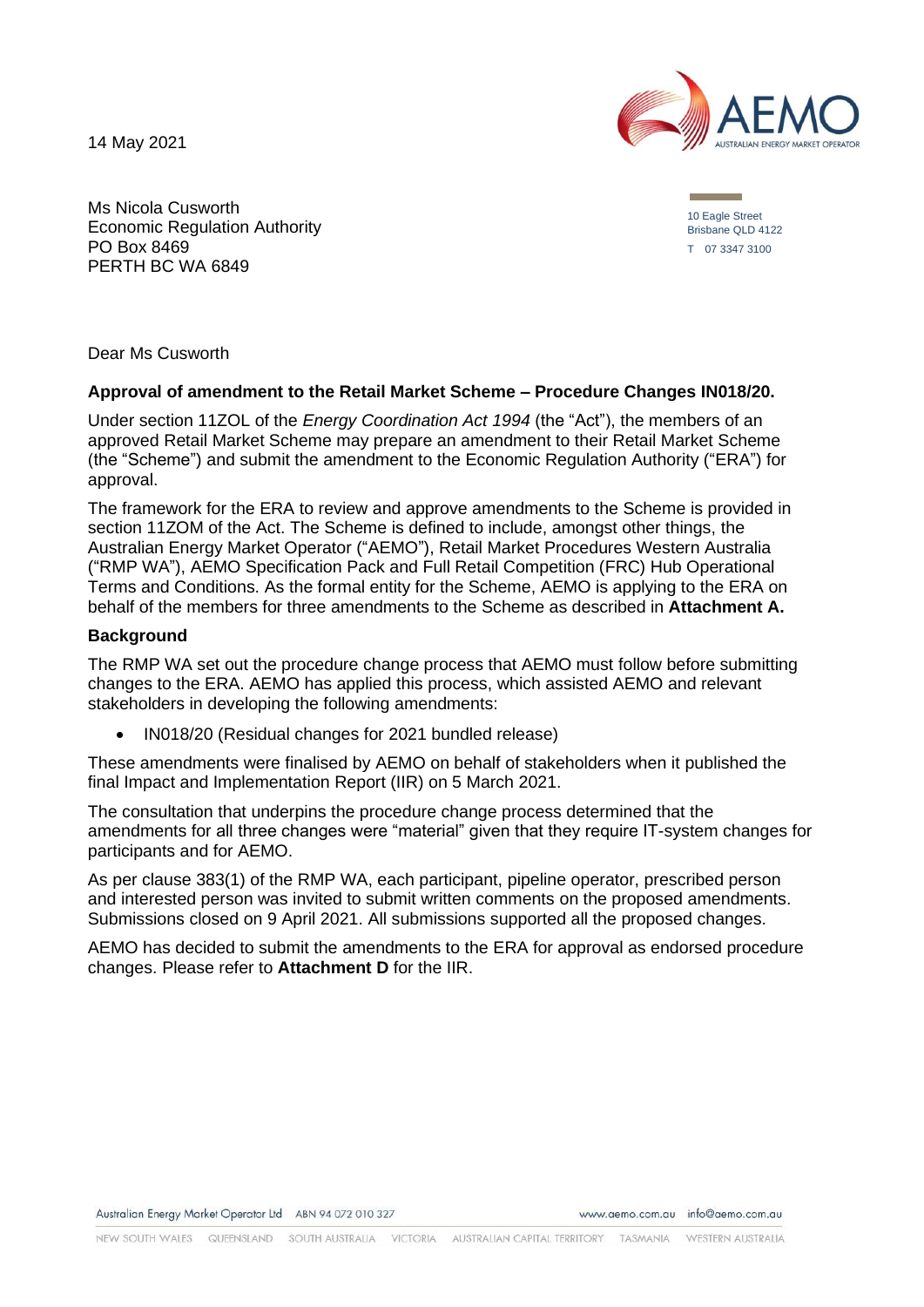#### **Amendments to the Scheme for ERA consideration**

**Attachment A** contains a summary of each amendment and includes a description on what artefact under the Scheme is changing; the actual changes (in "track change" mode); and any additional relevant information that is not covered in the IIR.

Section 11ZOO (1) and (2) of the Act specifies the criteria that the ERA is to consider in determining whether to approve an amendment to the Scheme. Accordingly, **Attachment B** sets out the rationale for why the proposal meets Scheme change requirements under the Act.

AEMO believes that no further amendments are required based on participant feedback to the IIR as described in **Attachment C**. Further, AEMO believes that the details contained in this application satisfy the criteria under Section 11ZOO that will enable the ERA to consider the amendments.

In accordance with clause 383(4) of the RMP WA, AEMO must provide information to stakeholders about how to make submissions to the ERA on endorsed procedure changes, including a closing date for any ERA submissions. Ms. Lipakshi Dhar from the ERA has provided AEMO with this information, which includes advice that submissions to the ERA will close on 25 June 2021.

Upon sending this application, AEMO will publish this material on its website and include information on how to make submissions to the ERA.

Should the ERA approve the endorsed procedure changes, AEMO proposes to implement the changes related to IN018/20 to take effect on 29 November 2021. AEMO requests that the ERA consider, endorse, and publish the approval for these changes by 30 July 2021.

If you require any further information or if have any questions in relation to this application, please contact Arjun Pathy at arjun.pathy@aemo.com.au.

Yours sincerely

Ms Violette Mouchaileh **Chief Market Services Officer**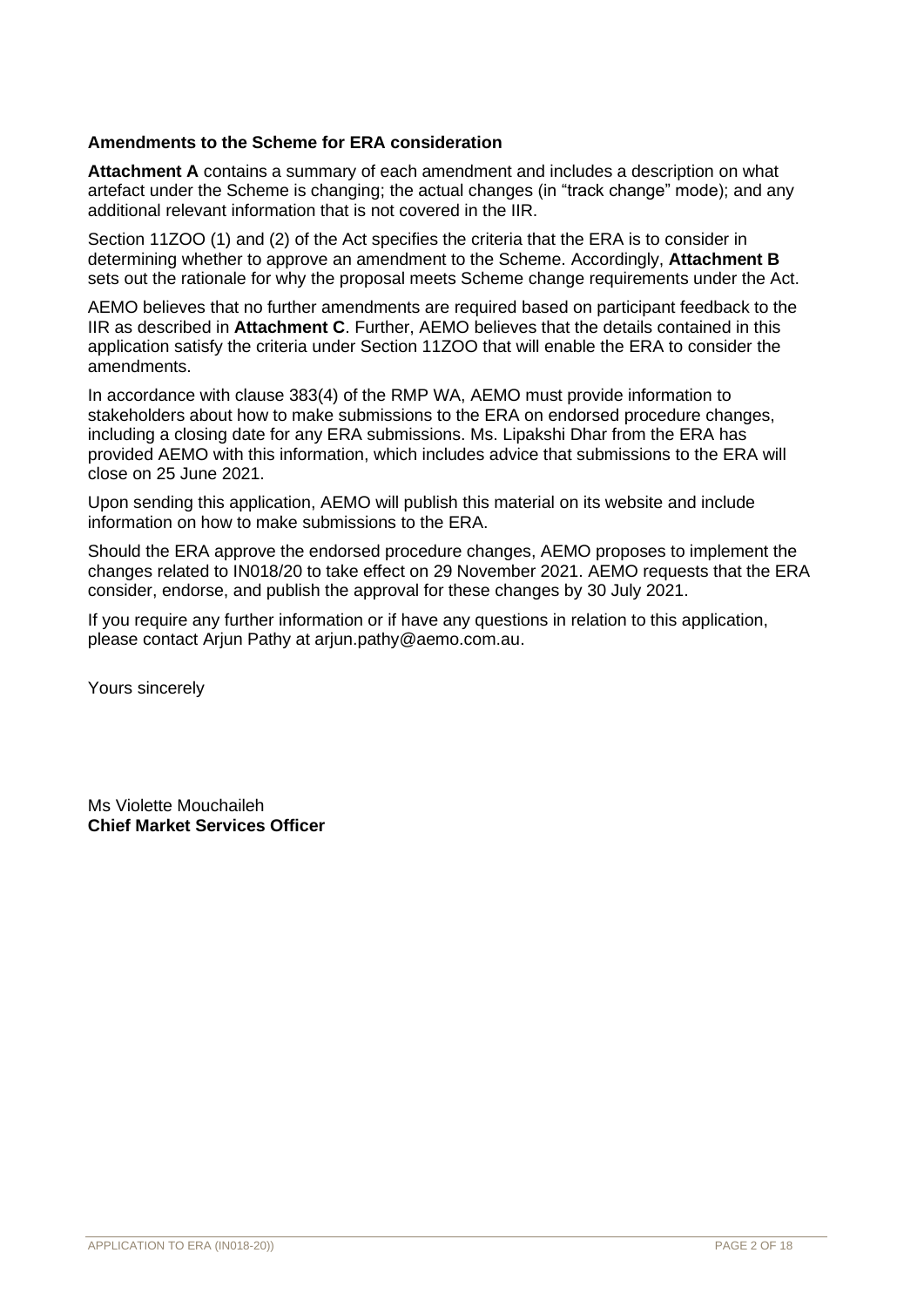## **ATTACHMENT A – Summary of Amendments**

#### **IN018/20 – Residual changes for 2021 bundled release**

- 1. This proposed change involves a number of minor amendments to Technical Protocol (TP) documents in preparation for the 29 November 2021 IT gas retail release. The full list of changes is detailed in Section 3 of the attached IIR.
- 2. The Scheme documents requiring amendment are the:
	- B2B Service Order Specifications Part 1
	- B2B Service Order Specifications Part 2
	- Specification Pack FRC B2B System Interface Definitions
	- Specification Pack User Guide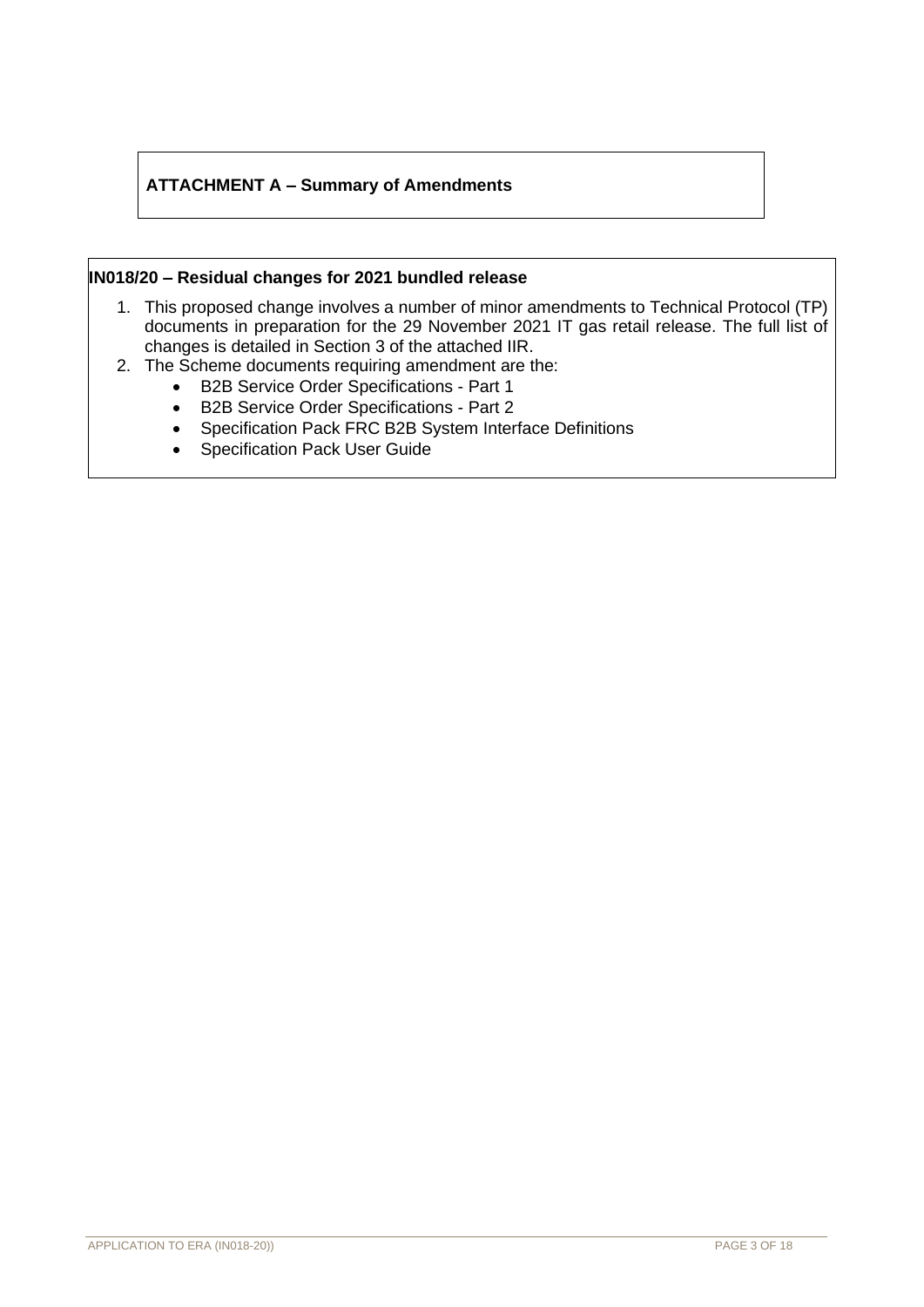## **ATTACHMENT B – Rationale for proposal IN018/20's meeting the requirements for RMP changes under the Act**

# IN003/20W

| Section  | Requirement                                                                                                                                    | <b>AEMO Comment</b>                                                                                                                                                                                                                                                                                                                                                                                                                                                                                                                                                                                                                                                                                                                 |  |
|----------|------------------------------------------------------------------------------------------------------------------------------------------------|-------------------------------------------------------------------------------------------------------------------------------------------------------------------------------------------------------------------------------------------------------------------------------------------------------------------------------------------------------------------------------------------------------------------------------------------------------------------------------------------------------------------------------------------------------------------------------------------------------------------------------------------------------------------------------------------------------------------------------------|--|
| 11ZOO(1) | The Authority may approve<br>an<br>amendment to the Scheme if it is<br>satisfied that:                                                         |                                                                                                                                                                                                                                                                                                                                                                                                                                                                                                                                                                                                                                                                                                                                     |  |
|          | if the amendment is made, the<br>(a)<br>provisions of the Scheme:                                                                              |                                                                                                                                                                                                                                                                                                                                                                                                                                                                                                                                                                                                                                                                                                                                     |  |
|          | will comply with the Act;<br>(i)<br>and                                                                                                        | The Scheme, in its initial form, was approved by the<br>Minister for Energy; and all amendments to the Scheme<br>since its initial approval have been approved by the<br>Authority, in accordance with the Act. As a result, the<br>Scheme, in its current form, clearly complies with the Act.<br>AEMO's assessment in the IIR was that the changes do not<br>contravene any applicable laws (including the Act), and no<br>participant disputed this assessment in their feedback to<br>the IIR. AEMO is therefore of the view that the Rules will<br>continue to comply with the Act if the procedure change<br>proposal IN018/20 is approved.                                                                                   |  |
|          | suitable<br>for<br>(ii)<br>be<br>the<br>purposes of section 11ZOB;                                                                             | Section 11ZOB indicates that the purpose of the Scheme is<br>to ensure that the retail gas market is regulated and is<br>operated in a manner that is:                                                                                                                                                                                                                                                                                                                                                                                                                                                                                                                                                                              |  |
|          |                                                                                                                                                | open and competitive;<br>(a)                                                                                                                                                                                                                                                                                                                                                                                                                                                                                                                                                                                                                                                                                                        |  |
|          |                                                                                                                                                | efficient; and<br>(b)                                                                                                                                                                                                                                                                                                                                                                                                                                                                                                                                                                                                                                                                                                               |  |
|          |                                                                                                                                                | fair to gas market participants and their customers.<br>(C)<br>Procedure change proposal IN018/20 proposes a number<br>of functional or editorial edits to ensure that changes<br>already approved by the ERA in 2020 will work efficiently<br>and to ensure the documentation will be clear for<br>participants. As such, AEMO believes the proposal will<br>improve efficiency in the WA gas retail market. Further,<br>since the proposal applies equally to all WA gas retail<br>market participants, AEMO's assessment in the IIR was that<br>the proposal is fair to gas market participants and their<br>customers and does not impede openness or competition.<br>No participant disputed this assessment in their feedback |  |
|          |                                                                                                                                                | to the IIR. As such, AEMO believes that the proposal is<br>suitable for the purposes of section 11ZOB.                                                                                                                                                                                                                                                                                                                                                                                                                                                                                                                                                                                                                              |  |
|          | any other principle, criterion, or<br>(b)<br>requirement that is prescribed<br>the<br>purposes<br>of<br>this<br>for<br>paragraph has been met. | AEMO is not aware of any regulations under section<br>11ZOO(b), so this section of the Act is not applicable.                                                                                                                                                                                                                                                                                                                                                                                                                                                                                                                                                                                                                       |  |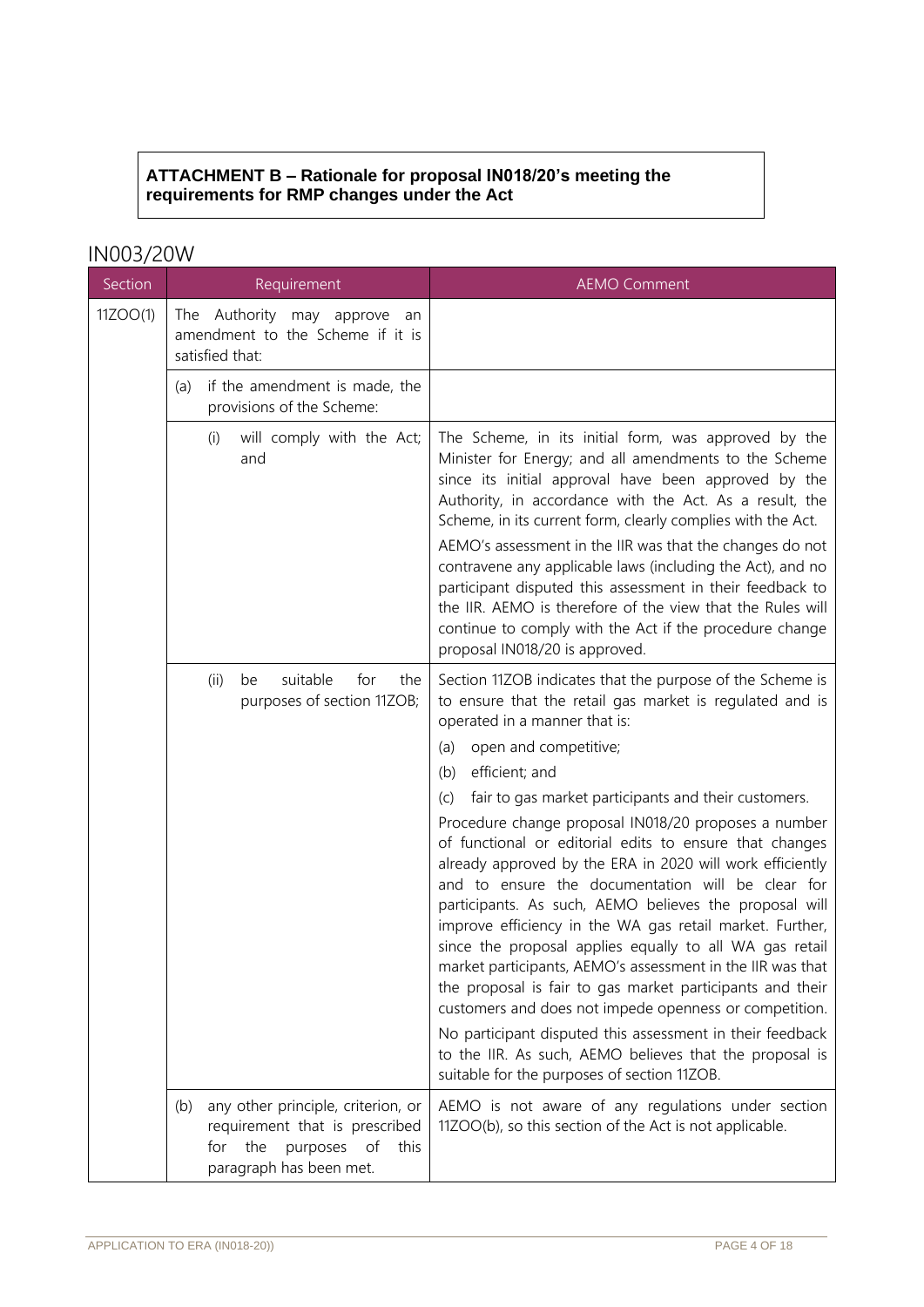| Section  | Requirement                                                                                                                                                                                                                                                                                                                                                                                                                                                                                                                                                | <b>AEMO Comment</b>                                                                                                                                                                                                                                                                                                                                                                                                                                                                                                                                                                                                                                                                                                                                                                                                                                                                                                                                                                                                                                                                                                                                                                                                       |  |  |
|----------|------------------------------------------------------------------------------------------------------------------------------------------------------------------------------------------------------------------------------------------------------------------------------------------------------------------------------------------------------------------------------------------------------------------------------------------------------------------------------------------------------------------------------------------------------------|---------------------------------------------------------------------------------------------------------------------------------------------------------------------------------------------------------------------------------------------------------------------------------------------------------------------------------------------------------------------------------------------------------------------------------------------------------------------------------------------------------------------------------------------------------------------------------------------------------------------------------------------------------------------------------------------------------------------------------------------------------------------------------------------------------------------------------------------------------------------------------------------------------------------------------------------------------------------------------------------------------------------------------------------------------------------------------------------------------------------------------------------------------------------------------------------------------------------------|--|--|
| 11ZOO(2) | The Authority may approve<br>an<br>amendment to the Scheme under<br>section 11ZOM only if it is satisfied<br>that the consultation required by<br>section 11ZOL(3) has taken place and:<br>(a) each person required to be<br>consulted has agreed to the<br>amendment; or<br>if any person required to be<br>(b)<br>consulted has not so agreed,<br>that person has been given a<br>reasonable opportunity in the<br>of consultation<br>to<br>course<br>provide<br>for<br>not<br>reasons<br>agreeing, and any reasons so<br>provided have been considered. | The proposed amendment to the Scheme has been<br>consulted in accordance with procedure change process of<br>the RMP WA.<br>AEMO commenced consultation for IN018/20<br>by<br>publishing the Proposed Procedure Change (PPC) and<br>inviting registered participants and interested stakeholders<br>to make submissions. AEMO received submissions from<br>AGL, Alinta Energy, Origin Energy, Simply Energy, and<br>Synergy. All submissions supported the proposal and some<br>submissions requested a number of minor editorial<br>changes, most of which AEMO adopted. AEMO<br>subsequently published the Impact and Implementation<br>Report (IIR). AEMO received submissions to the IIR<br>consultation from AGL, Alinta Energy, and Origin Energy.<br>All submissions supported the proposal and some<br>submissions requested a number of minor editorial<br>changes, most of which AEMO adopted (more information<br>on AEMO's responses to these editorial changes can be<br>found in Attachment C).<br>As a result, AEMO submits that it has met all consultation<br>requirements for the amendments proposed in IN018/20<br>and that each person required to be consulted with has<br>agreed to the amendment. |  |  |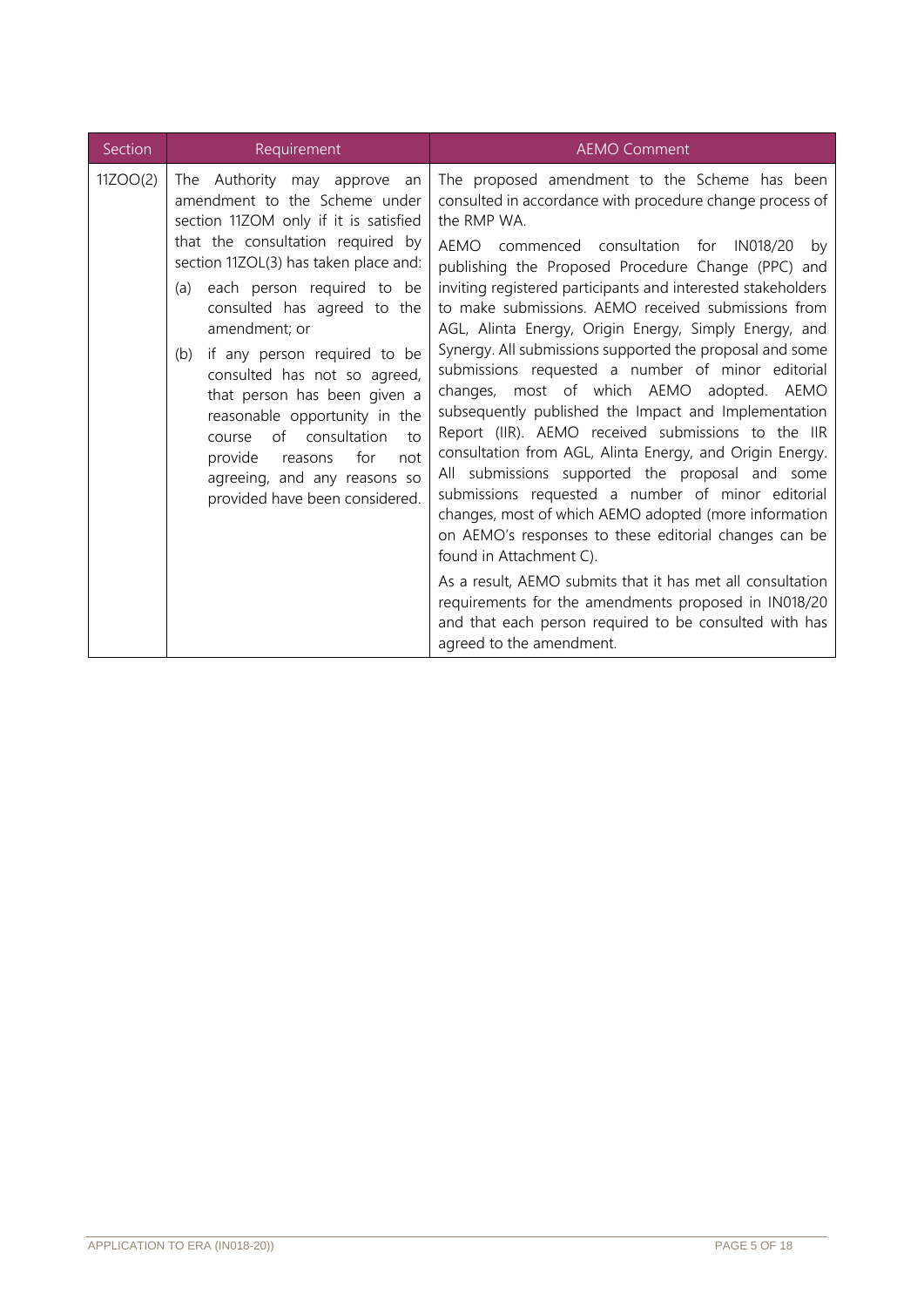## **ATTACHMENT C – SUBMISSIONS TO IIR FOR IN018/20**

Please note: consultation IN018/20 was conducted simultaneously with a related change for east-coast jurisdictions. Responses to the east-coast consultation have been removed; as such, the item numbers for the responses are not in order.

#### Section 1 - General Comments on the Impact and Implementation Report (IIR).

| Topic                                                                                                                                                                                                                                                                                                                                                                      | ltem# | Who              | Response Received                                                                                                                                                                                                                                                                                                                | AEMO response                          |  |  |  |
|----------------------------------------------------------------------------------------------------------------------------------------------------------------------------------------------------------------------------------------------------------------------------------------------------------------------------------------------------------------------------|-------|------------------|----------------------------------------------------------------------------------------------------------------------------------------------------------------------------------------------------------------------------------------------------------------------------------------------------------------------------------|----------------------------------------|--|--|--|
| General Comments on the Impact and Implementation Report.                                                                                                                                                                                                                                                                                                                  |       |                  |                                                                                                                                                                                                                                                                                                                                  |                                        |  |  |  |
| Sections 1 to 9 of the IIR sets out details of the proposal.                                                                                                                                                                                                                                                                                                               |       | AGL              | AGL broadly supports AEMO's assessment.                                                                                                                                                                                                                                                                                          | AEMO notes AGL's support.              |  |  |  |
| Does your organisation support AEMO's assessment of<br>the proposal (i.e. does your organisation believe that<br>AEMO has adequately described the requirements and<br>surrounding context of the proposal)?<br>If no, please specify areas in which your organisation<br>disputes AEMO's assessment (include IIR section<br>reference number) of the proposal and include | 3     | Alinta<br>Energy | Following on from the PPC consultation for<br>IN018/20 concerning the tidy-up of technical<br>documentation related to the Q4 2021<br>bundled program of work, Alinta Energy<br>agrees with the consolidation of the<br>additional changes into a final set of<br>Technical Protocol (TP) documents, as<br>proposed in this IIR. | AEMO notes Alinta Energy's<br>support. |  |  |  |
| information that supports your organisation's rationale<br>for not supporting AEMO's assessment.                                                                                                                                                                                                                                                                           | 5     | Origin<br>Energy | Please refer to below section 3 where Origin<br>is seeking clarification or recommending<br>updates to relevant documents for<br>completeness.                                                                                                                                                                                   | AEMO has given its responses<br>below. |  |  |  |

www.aemo.com.au info@aemo.com.au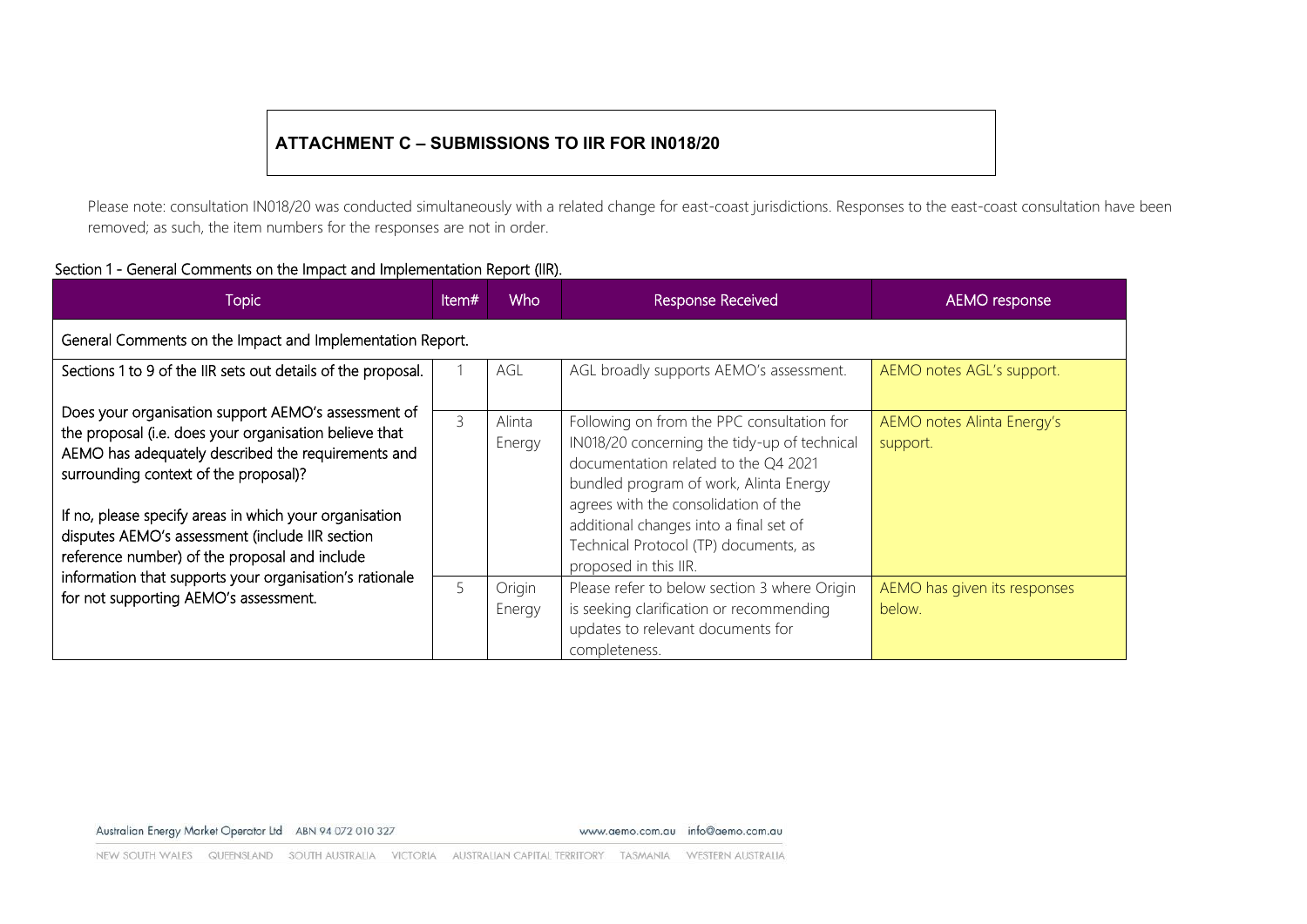| Section of IIR                                                                   | Item<br>#       | Who           | Issue / Comment                                               | Proposed text<br>Red strikeout means delete and<br>blue underline means insert | <b>AEMO Response</b><br>(AEMO only) |
|----------------------------------------------------------------------------------|-----------------|---------------|---------------------------------------------------------------|--------------------------------------------------------------------------------|-------------------------------------|
| Section 3.1:                                                                     |                 | AGL           | AGL supports this decision                                    |                                                                                | AEMO notes AGL's support.           |
| Delete T71<br>transaction                                                        | 10 <sup>°</sup> | Origin Energy | Origin notes AEMO decision to remove<br>Transaction 71        |                                                                                | AEMO notes Origin's comment.        |
| Section 3.2:<br>Delete T72<br>"Update to<br>Meter Route"<br>transaction          | 11              | AGL           | AGL supports this decision                                    |                                                                                | AEMO notes AGL's support.           |
| Section 3.3:<br>Add event<br>codes for<br>CDN/CDR                                | 13              | AGL           | AGL supports this decision                                    |                                                                                | AEMO notes AGL's support.           |
| Section 3.4:<br>Reword<br>clause 4.6.2                                           | 15              | AGL           | AGL supports this decision                                    |                                                                                | AEMO notes AGL's support.           |
| Section 3.5:                                                                     | 17              | AGL           | AGL supports this decision                                    |                                                                                | AEMO notes AGL's support.           |
| Align data<br>dictionary<br>with aseXML<br>schema                                | 19              | Origin Energy | Notes-changes incorporated by AEMO to<br>make wording clearer |                                                                                | AEMO notes Origin's comment.        |
| Section 3.6:<br>Manifest<br>errors and<br>other non-<br>controversial<br>changes | 20              | AGL           | AGL supports this decision                                    |                                                                                | AEMO notes AGL's support.           |

## Section 2 – Comments on the changes described in Section 3 of the Impact and Implementation Report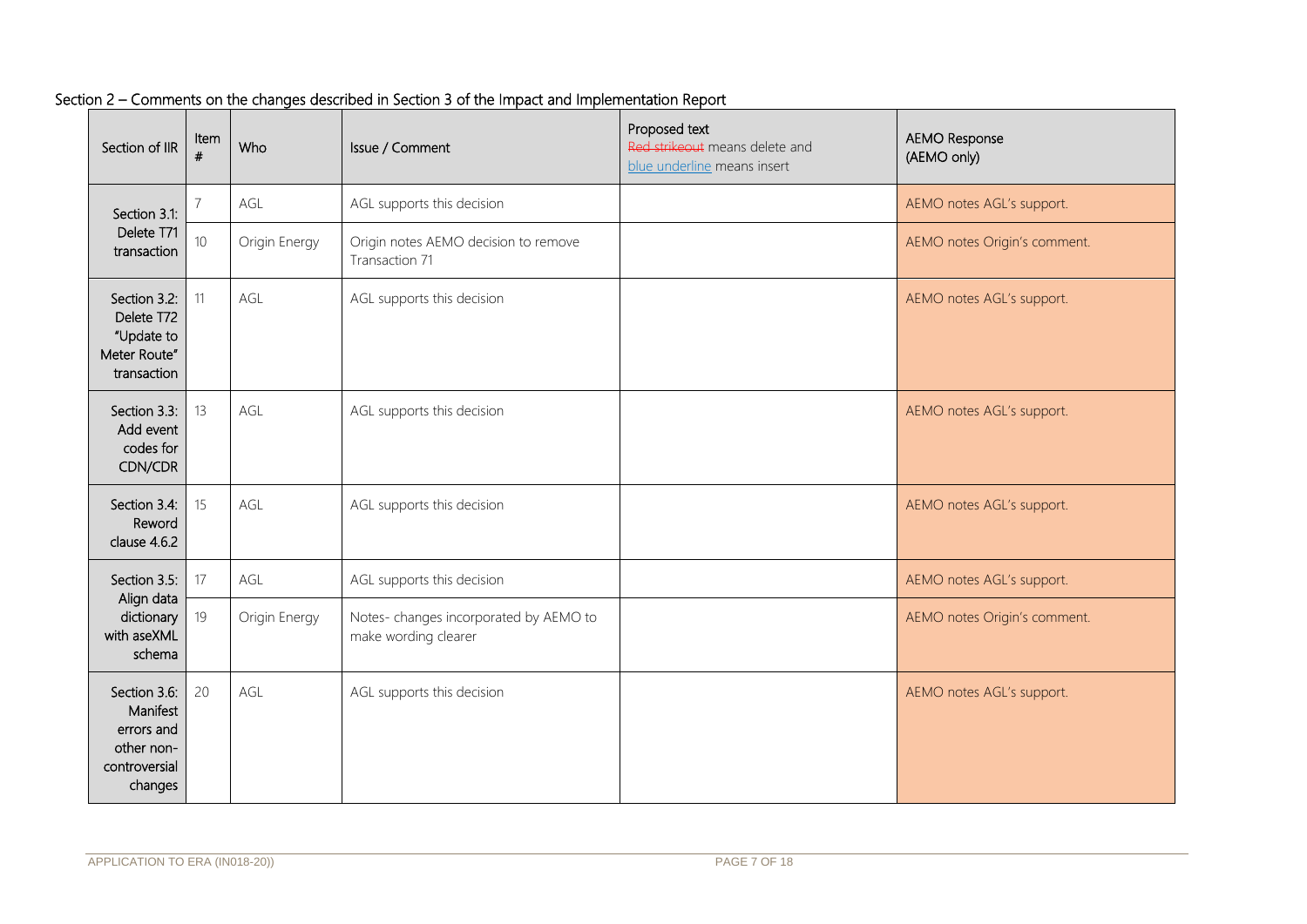| Section 3.7:<br>Diagram<br>changes       | 22 | agl | AGL supports this decision | AEMO notes AGL's support. |
|------------------------------------------|----|-----|----------------------------|---------------------------|
| Section 3.8:<br>CustomerTitle<br>element | 24 | AGL | AGL supports this decision | AEMO notes AGL's support. |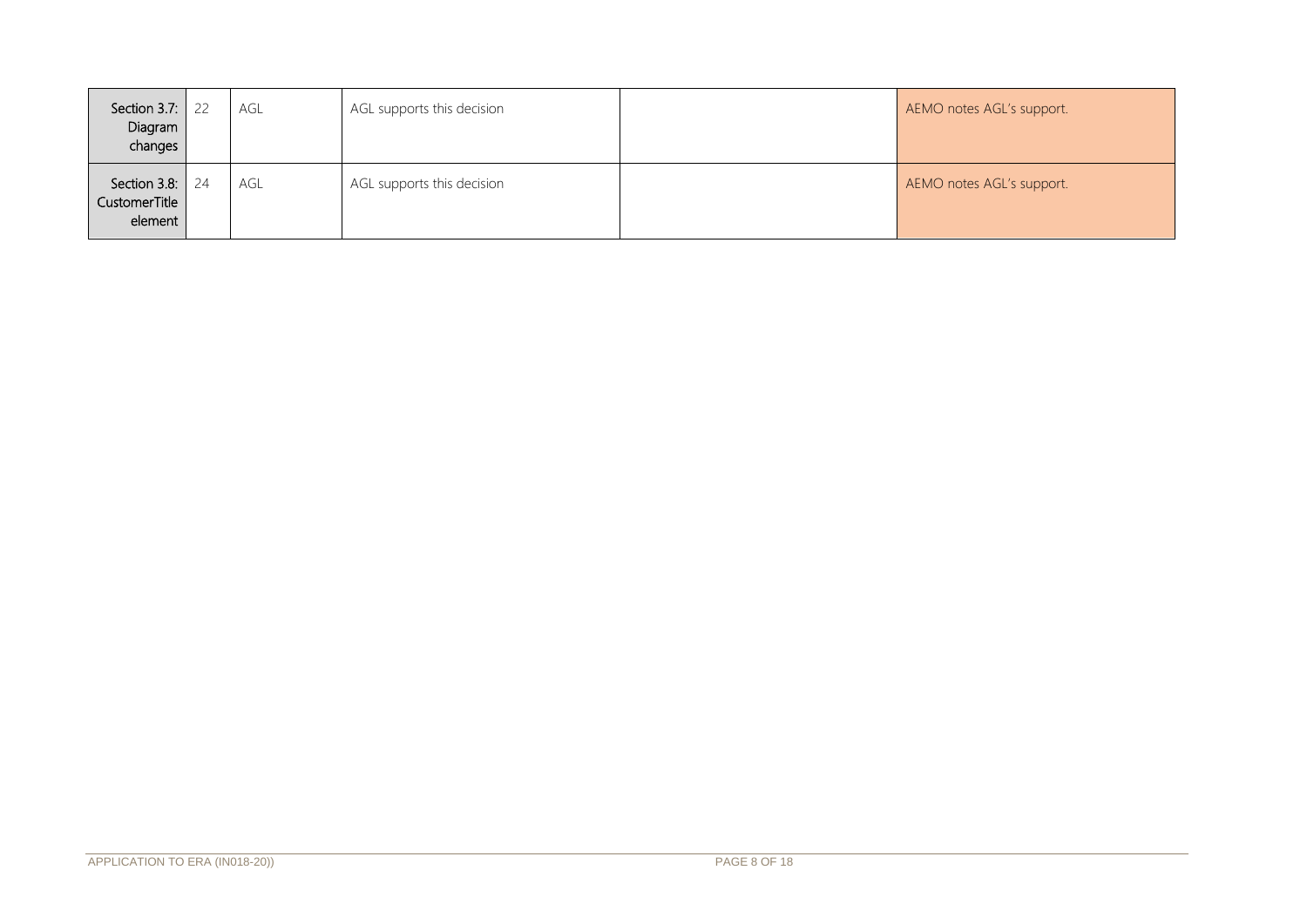|              | Ref #1 - B2B Service Order Specifications - Part 1 |                                                      |                                                                                                                                                                           |                                                                                |                                                                                                                                                  |  |  |
|--------------|----------------------------------------------------|------------------------------------------------------|---------------------------------------------------------------------------------------------------------------------------------------------------------------------------|--------------------------------------------------------------------------------|--------------------------------------------------------------------------------------------------------------------------------------------------|--|--|
| Item<br>$\#$ | Who                                                | <b>RMP</b><br>Clause #                               | Issue / Comment                                                                                                                                                           | Proposed text<br>Red strikeout means delete and<br>blue underline means insert | <b>AEMO Response</b>                                                                                                                             |  |  |
| 26           | AGL                                                |                                                      | No comment                                                                                                                                                                |                                                                                | AEMO notes that AGL provides no<br>comment on the proposed changes for<br>this TP document.                                                      |  |  |
| 28           | Alinta Energy                                      |                                                      | Alinta Energy supports the proposed<br>amendments in Ref #1, which concern the new<br>Job Enquiry Codes (JECs).                                                           |                                                                                | AEMO notes Alinta Energy's support for<br>the proposed changes in this TP<br>document.                                                           |  |  |
| 29           | Origin Energy                                      | Pt 1 Job<br>Enquiry<br>$Codes -$<br>Data<br>Elements | Origin recognises that event codes for PRE and<br>DMS are not in B2B Service Order<br>Specifications - Part 1 (pg 5).<br>Service Order Request Elements - South Australia |                                                                                | AEMO notes that the B2B Service Order<br>Specifications - Part 2 and the FRC B2B<br>SID contain the relevant information for<br>SA participants. |  |  |
|              |                                                    |                                                      | However PRE and DMS information is<br>contained within B2B Service Order<br>Specifications - Part 2 and PBP1.                                                             |                                                                                |                                                                                                                                                  |  |  |
|              |                                                    |                                                      |                                                                                                                                                                           |                                                                                |                                                                                                                                                  |  |  |
|              |                                                    |                                                      | Confirmation is requested on use of the data<br>elements for PRE and DMS is as per process<br>flow table, Service order priority A-K                                      |                                                                                |                                                                                                                                                  |  |  |

### Section 3 – Corrections to typographical or administrative errors in collating the documents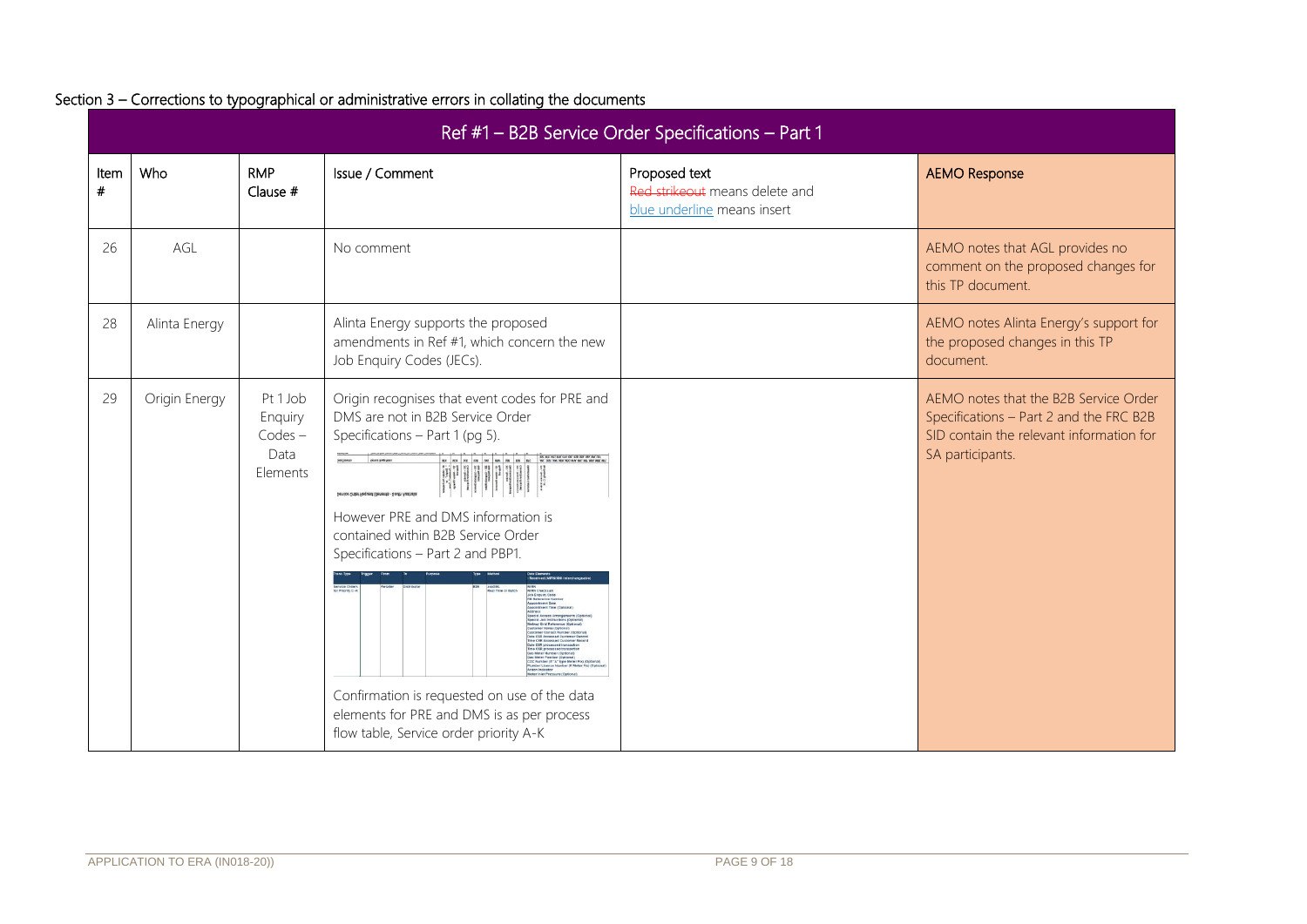|    | Ref #2 - B2B Service Order Specifications - Part 2 |                                                             |                                                                                                                                                                     |                                                                                                                                                                                                                                    |                                                                                                                                                                                                                                                                              |  |  |  |
|----|----------------------------------------------------|-------------------------------------------------------------|---------------------------------------------------------------------------------------------------------------------------------------------------------------------|------------------------------------------------------------------------------------------------------------------------------------------------------------------------------------------------------------------------------------|------------------------------------------------------------------------------------------------------------------------------------------------------------------------------------------------------------------------------------------------------------------------------|--|--|--|
| 30 | AGL                                                |                                                             | No comment                                                                                                                                                          |                                                                                                                                                                                                                                    | AEMO notes that AGL provides no<br>comment on the proposed changes for<br>this TP document.                                                                                                                                                                                  |  |  |  |
| 31 | Alinta Energy                                      |                                                             | Alinta Energy supports the proposed<br>amendments in Ref #2, which concern the new<br>JEC <sub>S</sub>                                                              |                                                                                                                                                                                                                                    | AEMO notes Alinta Energy's support for<br>the proposed changes in this TP<br>document.                                                                                                                                                                                       |  |  |  |
|    |                                                    |                                                             |                                                                                                                                                                     | Ref #3 - Spec Pack FRC B2B System Interface Definitions                                                                                                                                                                            |                                                                                                                                                                                                                                                                              |  |  |  |
| 32 | AGL                                                | $Cl$ 4.6.2                                                  | Table below fig 470<br>Delete "/" as well as CSVcustomer                                                                                                            | <b>ASEXML TRANSACTION</b><br>PROCES<br>S FLOW<br>FROM<br>OBJECT<br>TO<br>OBJECT<br>FRC Hub<br>Retailer<br>CustomerDetailsNotification<br><b>FRC Hub</b><br>Network<br>CustomerDetailsNotification/<br>Operator                     | AEMO has made the requested change.                                                                                                                                                                                                                                          |  |  |  |
| 33 | AGL                                                | $Cl$ 4.6.2.1<br>Trigger (b)                                 | In both SA and WA the retailer responds to a<br>CDR with a CDN, but in WA only, the retailer<br>does not initiate a CND to the DB on change of<br>details.          | Suggest redraft to:<br>This interface is triggered:<br>(a) when a Retailer makes a change to a MIRN's<br>Customer details (for SA only)<br>(b) in response to a CustomerDetailsRequest from the<br>Network Operator (for WA only). | AEMO has made the requested change<br>and has made the corresponding<br>change to the PBP3.                                                                                                                                                                                  |  |  |  |
| 34 | Alinta Energy                                      |                                                             | Alinta Energy supports the proposed<br>amendments in Ref #3.                                                                                                        |                                                                                                                                                                                                                                    | AEMO notes Alinta Energy's support for<br>the proposed changes in this TP<br>document.                                                                                                                                                                                       |  |  |  |
| 35 | Origin Energy                                      | 4.7.3<br>Life<br>Support<br>Notification<br>(T82 and<br>T83 | TRANSACTION DEFINITION TABLE CROSS-REFERENCE<br>Transaction acknowledgment event codes in<br>the procedures are blank or please clarify<br>where these are located? |                                                                                                                                                                                                                                    | There are no transaction<br>acknowledgement specific event codes<br>for LSN and LSR in the proposed RMP,<br>since there are none in the electricity<br>transactions on which the gas LSN and<br>LSR are based. Therefore, AEMO has<br>clarified the RMP changes to note that |  |  |  |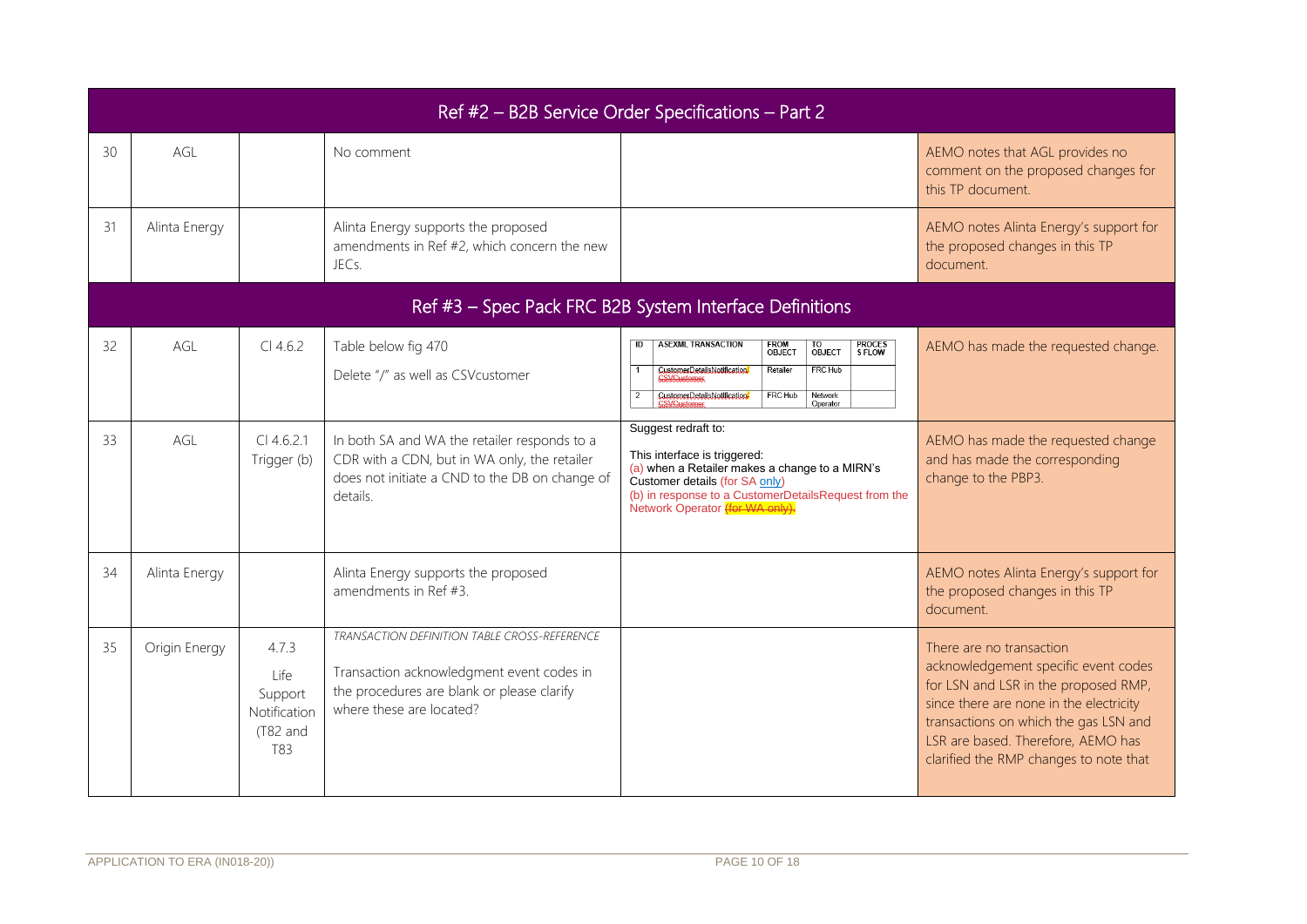|    |                                            |                                         |                                                                                                                                                                                                                                                                                                                                    |                                              | there are no transaction<br>acknowledgement specific event codes.                                                                                                                                                     |  |  |
|----|--------------------------------------------|-----------------------------------------|------------------------------------------------------------------------------------------------------------------------------------------------------------------------------------------------------------------------------------------------------------------------------------------------------------------------------------|----------------------------------------------|-----------------------------------------------------------------------------------------------------------------------------------------------------------------------------------------------------------------------|--|--|
| 36 | Origin Energy                              | 4.6.3<br>Customer<br>Details<br>Request | TRANSACTION DEFINITION TABLE CROSS-REFERENCE<br>Event code 3690 looks incorrect, this is because<br>a CDR would not be required to send fields like<br>phone numbers. It's only a request and only<br>applicable for CDN.<br>The CDR event code should be 3689<br>(Participant is not authorised to request the<br>received data). | 3690<br>3689                                 | AEMO has made Origin Energy's<br>suggested change; the event code, as<br>identified by Origin, should be "3689"<br>(and was drafted correctly in the PBP3),<br>so AEMO has aligned the SID to the<br>PBP <sub>3</sub> |  |  |
|    | Ref #4 - Gas Interface Protocol (NSW-ACT)  |                                         |                                                                                                                                                                                                                                                                                                                                    |                                              |                                                                                                                                                                                                                       |  |  |
| 37 | AGL                                        |                                         | No comment                                                                                                                                                                                                                                                                                                                         |                                              | AEMO notes that AGL provides no<br>comment on the proposed changes for<br>this TP document.                                                                                                                           |  |  |
| 38 | Alinta Energy                              |                                         | Alinta Energy supports the proposed<br>amendments in Ref #4 to the Version Release<br>date and the effective date.                                                                                                                                                                                                                 |                                              | AEMO notes Alinta Energy's support for<br>the proposed changes in this TP<br>document.                                                                                                                                |  |  |
|    |                                            |                                         |                                                                                                                                                                                                                                                                                                                                    | Ref #5 - Gas Interface Protocol (Queensland) |                                                                                                                                                                                                                       |  |  |
| 39 | AGL                                        |                                         | No comment                                                                                                                                                                                                                                                                                                                         |                                              | AEMO notes that AGL provides no<br>comment on the proposed changes for<br>this TP document.                                                                                                                           |  |  |
| 40 | Alinta Energy                              |                                         | Alinta Energy supports the proposed<br>amendments in Ref #5 to the Version Release<br>date and the effective date                                                                                                                                                                                                                  |                                              | AEMO notes Alinta Energy's support for<br>the proposed changes in this TP<br>document.                                                                                                                                |  |  |
|    | Ref #6 - Gas Interface Protocol (Victoria) |                                         |                                                                                                                                                                                                                                                                                                                                    |                                              |                                                                                                                                                                                                                       |  |  |
| 41 | AGL                                        |                                         | No comment                                                                                                                                                                                                                                                                                                                         |                                              | AEMO notes that AGL provides no<br>comment on the proposed changes for<br>this TP document.                                                                                                                           |  |  |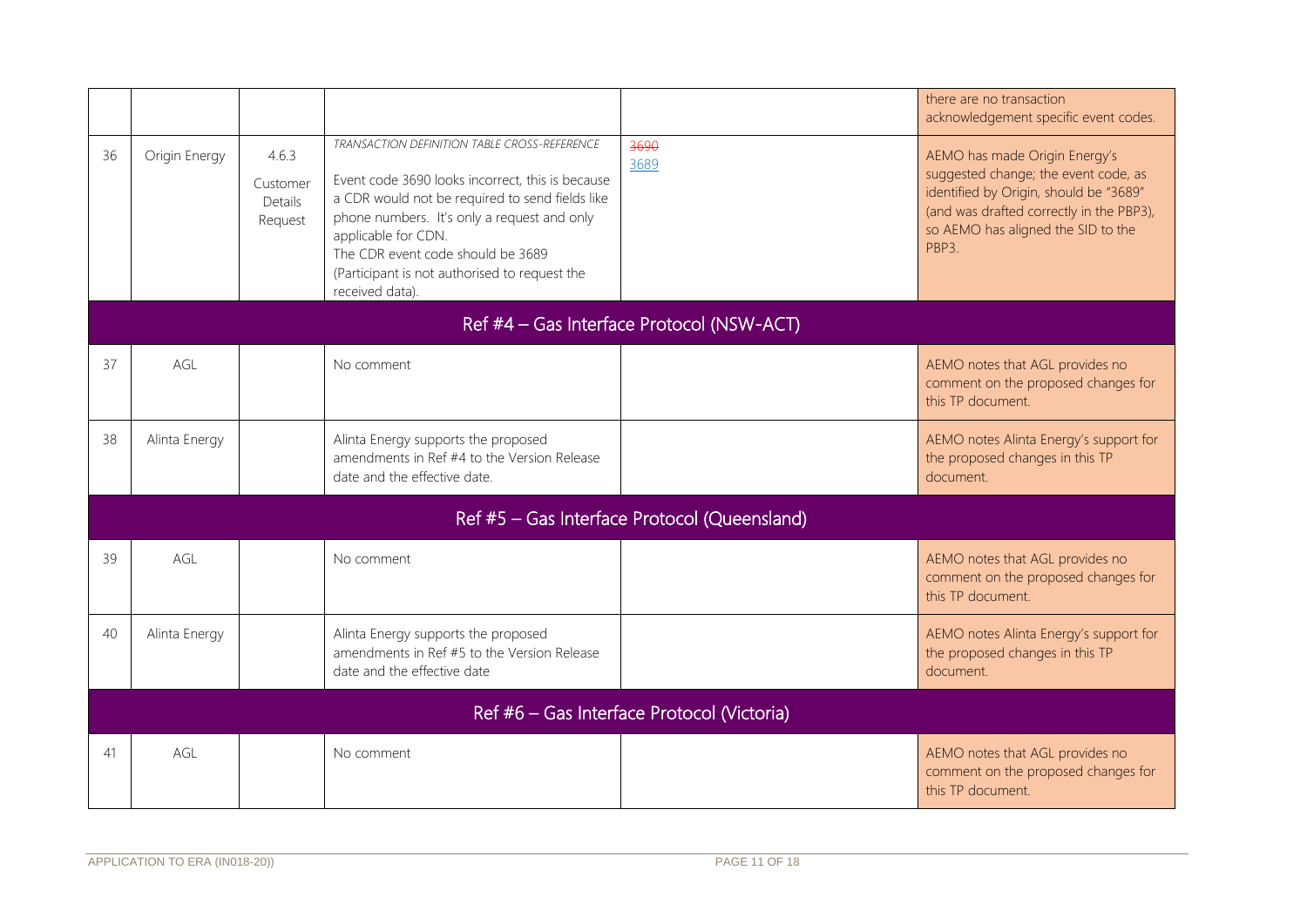| 42 | Alinta Energy                            |                                     | Alinta Energy supports the proposed<br>amendments in Ref #6 to the Version Release<br>date and the effective date                   |                                                                                                                            | AEMO notes Alinta Energy's support for<br>the proposed changes in this TP<br>document.                                                      |                                |  |  |  |
|----|------------------------------------------|-------------------------------------|-------------------------------------------------------------------------------------------------------------------------------------|----------------------------------------------------------------------------------------------------------------------------|---------------------------------------------------------------------------------------------------------------------------------------------|--------------------------------|--|--|--|
|    | Ref $#7$ – PBP 1 – Process Flow Diagrams |                                     |                                                                                                                                     |                                                                                                                            |                                                                                                                                             |                                |  |  |  |
| 43 | AGL                                      |                                     | No comment                                                                                                                          |                                                                                                                            | AEMO notes that AGL provides no<br>comment on the proposed changes for<br>this TP document.                                                 |                                |  |  |  |
| 44 | Alinta Energy                            |                                     | Alinta Energy supports the proposed<br>amendments in Ref #7 concerning CDN and<br>CDR.                                              |                                                                                                                            | AEMO notes Alinta Energy's support for<br>the proposed changes in this TP<br>document.                                                      |                                |  |  |  |
|    |                                          |                                     |                                                                                                                                     | Ref #8 - PBP1 - Process Flow Table of Transactions                                                                         |                                                                                                                                             |                                |  |  |  |
| 45 | AGL                                      | PBP1-<br>Elements<br><b>Row 150</b> | Information on providing a single named<br>individual per schema requirements is not<br>shown.                                      | Suggest adding:<br>Where the person has a single name, that<br>information should be provided in the Family<br>Name field. | Row 150 relates to Last Modified Date<br>Time and therefore has no information<br>regarding naming conventions.                             |                                |  |  |  |
| 46 | AGL                                      | PBP1-<br>Elements<br>Row 150        | Information regarding Last Modified Date Time<br>is incorrect for a date time field.<br>The transaction element used in the CDN and | Information from Electricity B2B {Procedure<br>Customer and Site Details Notification Process                              |                                                                                                                                             |                                |  |  |  |
|    |                                          |                                     | LSN for electricity require the use of a<br>DATETIME field for last Modified Date Time, as                                          | LastModifiedDateTime<br><b>DATETIME</b><br>M<br>information                                                                | Date and time that the record was updated in the Initiator's system.<br>determine whether the supplied data is the latest<br>introduction.) | (see 'time format' Section 4 - |  |  |  |
|    |                                          |                                     | has been specified in the SA/WA FRC System<br>Definition document.<br>The PBP1 definition is manifestly incorrect.                  | Intormation from FRC B2B System Definitions                                                                                |                                                                                                                                             |                                |  |  |  |
|    |                                          |                                     |                                                                                                                                     | Attributes: Date Time;                                                                                                     |                                                                                                                                             |                                |  |  |  |
|    |                                          |                                     |                                                                                                                                     | Length = $25$ ;                                                                                                            |                                                                                                                                             |                                |  |  |  |
|    |                                          |                                     |                                                                                                                                     | Definition = ccyy-MM-ddThh:mm:ss+hh:mm                                                                                     |                                                                                                                                             |                                |  |  |  |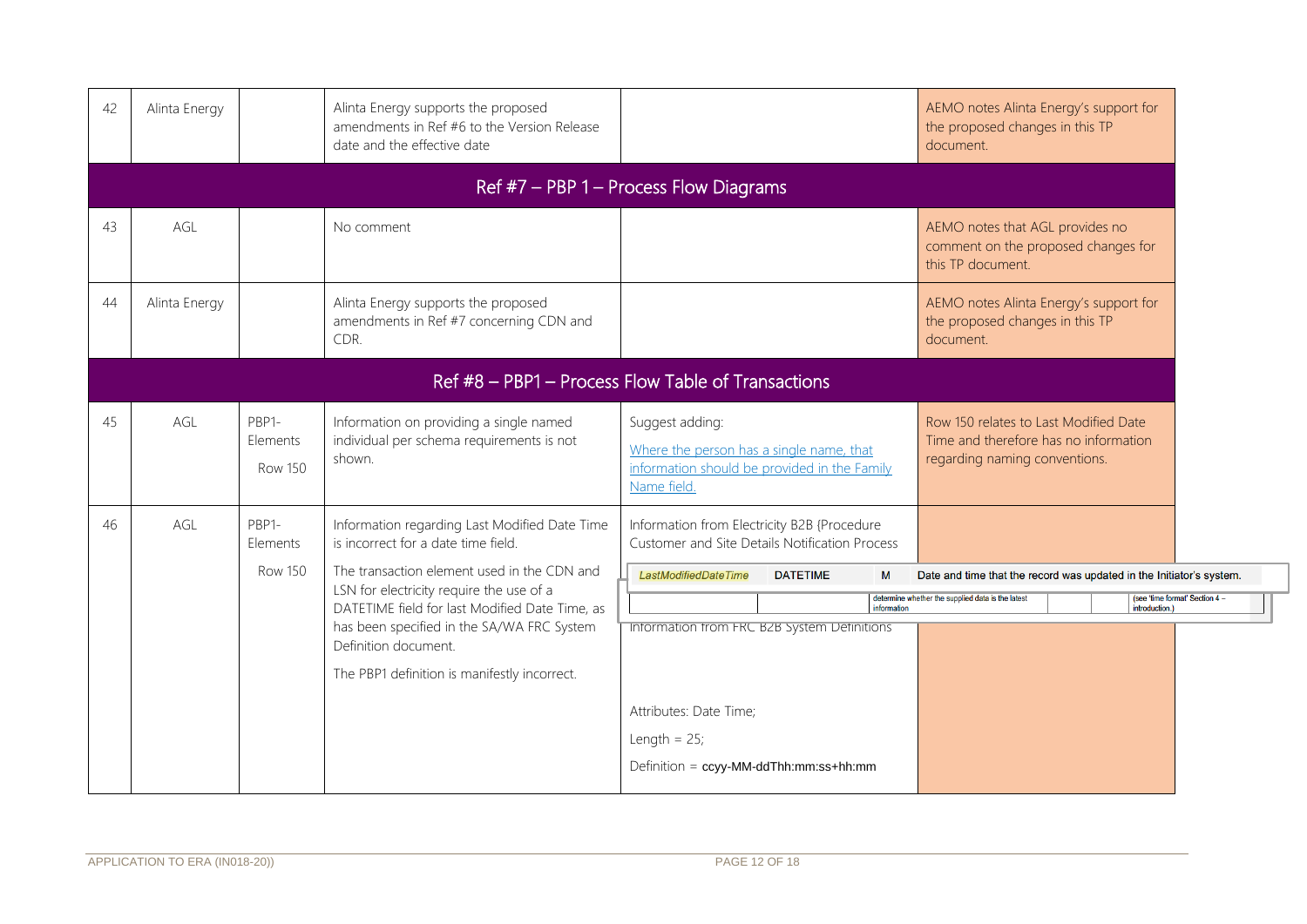| 47 | Alinta Energy                                  |                | Alinta Energy supports the proposed<br>amendments in Ref #8.                                                              |                                                                                                                                              | AEMO has made the proposed change.<br>AEMO notes Alinta Energy's support for<br>the proposed changes in this TP<br>document.                             |  |  |  |
|----|------------------------------------------------|----------------|---------------------------------------------------------------------------------------------------------------------------|----------------------------------------------------------------------------------------------------------------------------------------------|----------------------------------------------------------------------------------------------------------------------------------------------------------|--|--|--|
|    | Ref #9 - PBP 1 - CSV Data Format Specification |                |                                                                                                                           |                                                                                                                                              |                                                                                                                                                          |  |  |  |
| 52 | AGL                                            |                | No comment                                                                                                                |                                                                                                                                              | AEMO notes that AGL provides no<br>comment on the proposed changes for<br>this TP document.                                                              |  |  |  |
| 53 | Alinta Energy                                  |                | Alinta Energy supports the proposed<br>amendments in Ref #9 which delete the six-<br>monthly refresh of customer details. |                                                                                                                                              | AEMO notes Alinta Energy's support for<br>the proposed changes in this TP<br>document.                                                                   |  |  |  |
|    |                                                |                |                                                                                                                           | Ref #10 - PBP3 - B2B System Interface Definitions                                                                                            |                                                                                                                                                          |  |  |  |
| 54 | AGL                                            | $Cl$ 4.6.2.1   | <b>Transaction Data Elements</b><br>Amend transaction title for customer detail<br>notification - delete /CSVCustomer     | CUSTOMERDETAILSNOTIFICATION/<br><b>CSVCUSTOMER</b>                                                                                           | AEMO has made the proposed change.                                                                                                                       |  |  |  |
| 55 | AGL                                            | CL46.3         | Typo - Transaction Table - Post Conditions                                                                                | Typo<br>Retailer issues updated customer details<br>via the CDN transation.<br>- transation to transaction                                   | AEMO has made the proposed change.                                                                                                                       |  |  |  |
| 56 | AGL                                            | $Cl 4.7.2$ (a) | The Victorian derogation applies to retailers not<br>distributors.<br>In Vic only current retails can initiate LSNs.      | Clarify usage for prospective Retailer<br>a) The initiator of the LifeSupportNotification<br>can be a Current Retailer, prospective Retailer | AEMO has amended the clause to read:<br>The initiator of the<br>LifeSupportNotification can be a Current<br>Retailer (in all jurisdictions), prospective |  |  |  |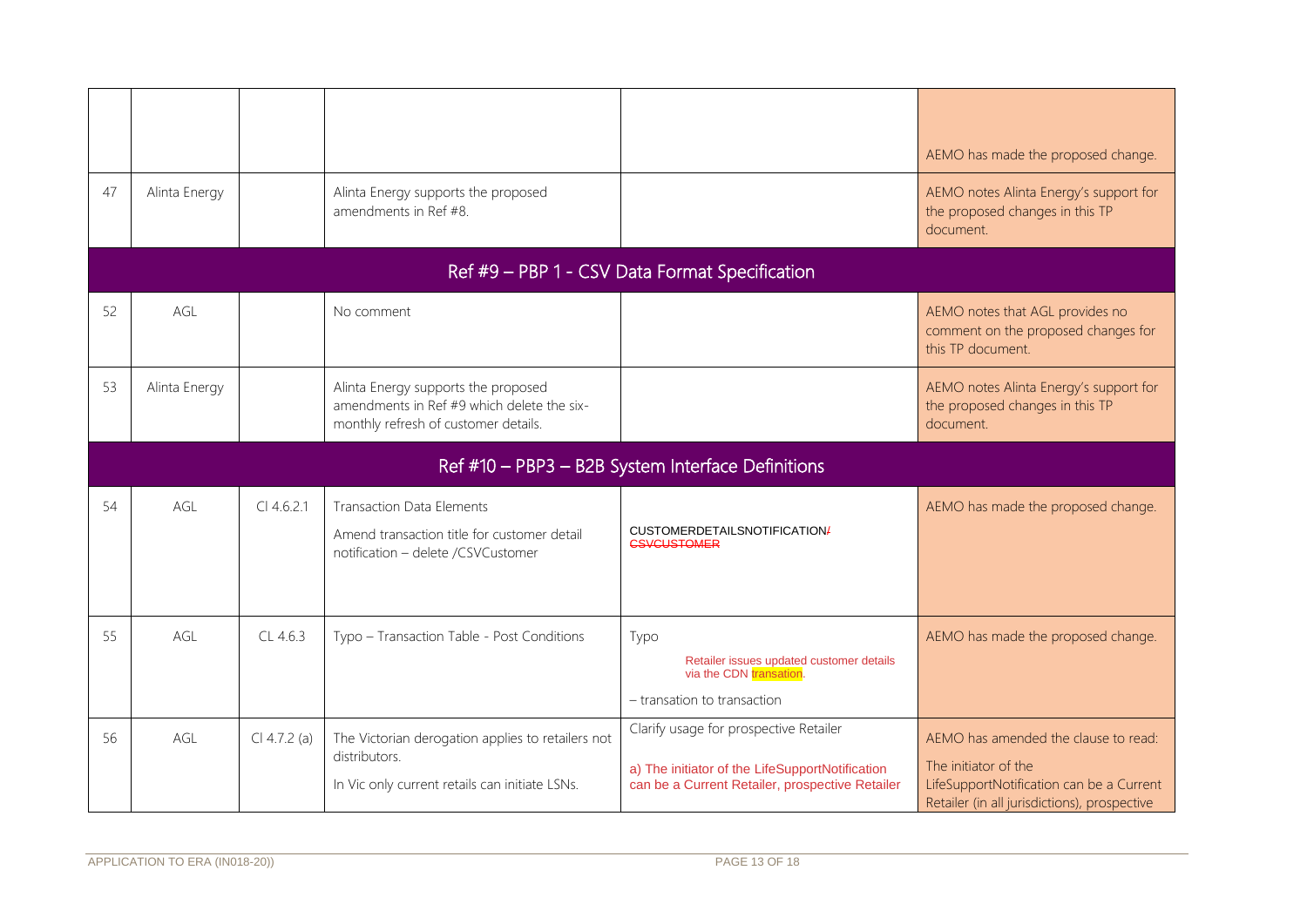|    |               |                                                                                                                  |                                                                                                                                                                                                                                                                                                                                                                                                         | (in jurisdictions other than VIC) or (in<br>jurisdictions other than VIC) a Distributor.                                                                                                                                                                                                                                                                                                                          | Retailer (in jurisdictions other than VIC)<br>or a Distributor (in all jurisdictions).                                                                                                                                                                                                                                                                        |
|----|---------------|------------------------------------------------------------------------------------------------------------------|---------------------------------------------------------------------------------------------------------------------------------------------------------------------------------------------------------------------------------------------------------------------------------------------------------------------------------------------------------------------------------------------------------|-------------------------------------------------------------------------------------------------------------------------------------------------------------------------------------------------------------------------------------------------------------------------------------------------------------------------------------------------------------------------------------------------------------------|---------------------------------------------------------------------------------------------------------------------------------------------------------------------------------------------------------------------------------------------------------------------------------------------------------------------------------------------------------------|
| 57 | AGL           | CL 4.7.2 (f)                                                                                                     | The Victorian derogation applies to retailers not<br>distributors.<br>In Vic only current retailer can initiate LSNs.                                                                                                                                                                                                                                                                                   | Clarify usage for prospective Retailer<br>f) Where the prospective Retailer (in<br>jurisdictions other than VIC) has<br>provided a LifeSupportNotification to<br>the Distributor and life support<br>registration is no longer required:<br>i. The prospective Retailer<br>must send the Distributor an<br>updated<br>LifeSupportNotification and<br>ii. The Distributor may update their records<br>accordingly. | AEMO has made the proposed change.                                                                                                                                                                                                                                                                                                                            |
| 58 | Alinta Energy |                                                                                                                  | Alinta Energy supports the proposed<br>amendments in Ref #10.                                                                                                                                                                                                                                                                                                                                           |                                                                                                                                                                                                                                                                                                                                                                                                                   | AEMO notes Alinta Energy's support for<br>the proposed changes in this TP<br>document.                                                                                                                                                                                                                                                                        |
| 59 | Origin Energy | 4.7.2<br>Life<br>Support<br>Notification<br>(T80 and<br>T81)                                                     | TRANSACTION DEFINITION TABLE CROSS-<br>REFERENCE<br>Transaction acknowledgment event codes in<br>the procedures are blank or please clarify<br>where these are located?                                                                                                                                                                                                                                 |                                                                                                                                                                                                                                                                                                                                                                                                                   | See AEMO's response to Ref #35.                                                                                                                                                                                                                                                                                                                               |
| 60 | Origin Energy | PB <sub>3</sub><br>Customer<br>Details<br>Notification<br>(4.6.2.1)<br>Customer<br>Details<br>Request<br>(4.6.3) | Origin recognises that AEMO have lined up the<br>CDN and CDR event codes that are in use for<br>electricity B2B transaction. This is specifically<br>detailed in the IIR s3.3 where event codes 201<br>and 202 are included in the existing event code<br>table.<br>We note that in the PPC feedback, Simply<br>Energy called out that 201' and '202' are not<br>updated in PBP3 and SA/WA FRC B2B SID. | PB <sub>3</sub><br>Customer Details Notification (4.6.2.1)<br>(Also the generic event codes 3603, 3659, 3662,<br>3673, 201, 202 can be used)<br>Customer Details Request (4.6.3)<br>(Also the generic event codes 3603, 3659, 3662,<br>3673, 201, 202 can be used                                                                                                                                                 | AEMO will not be making Origin's<br>proposed change.<br>The PBP3 currently contains several<br>mentions to "generic event codes", and<br>all such mentions only list 3603, 3659,<br>3662, and 3673 (see, for instance, "Meter<br>Data Response" in Section 4.1.2.2). As<br>such, in order to maintain consistency<br>with the rest of the RMP, AEMO will only |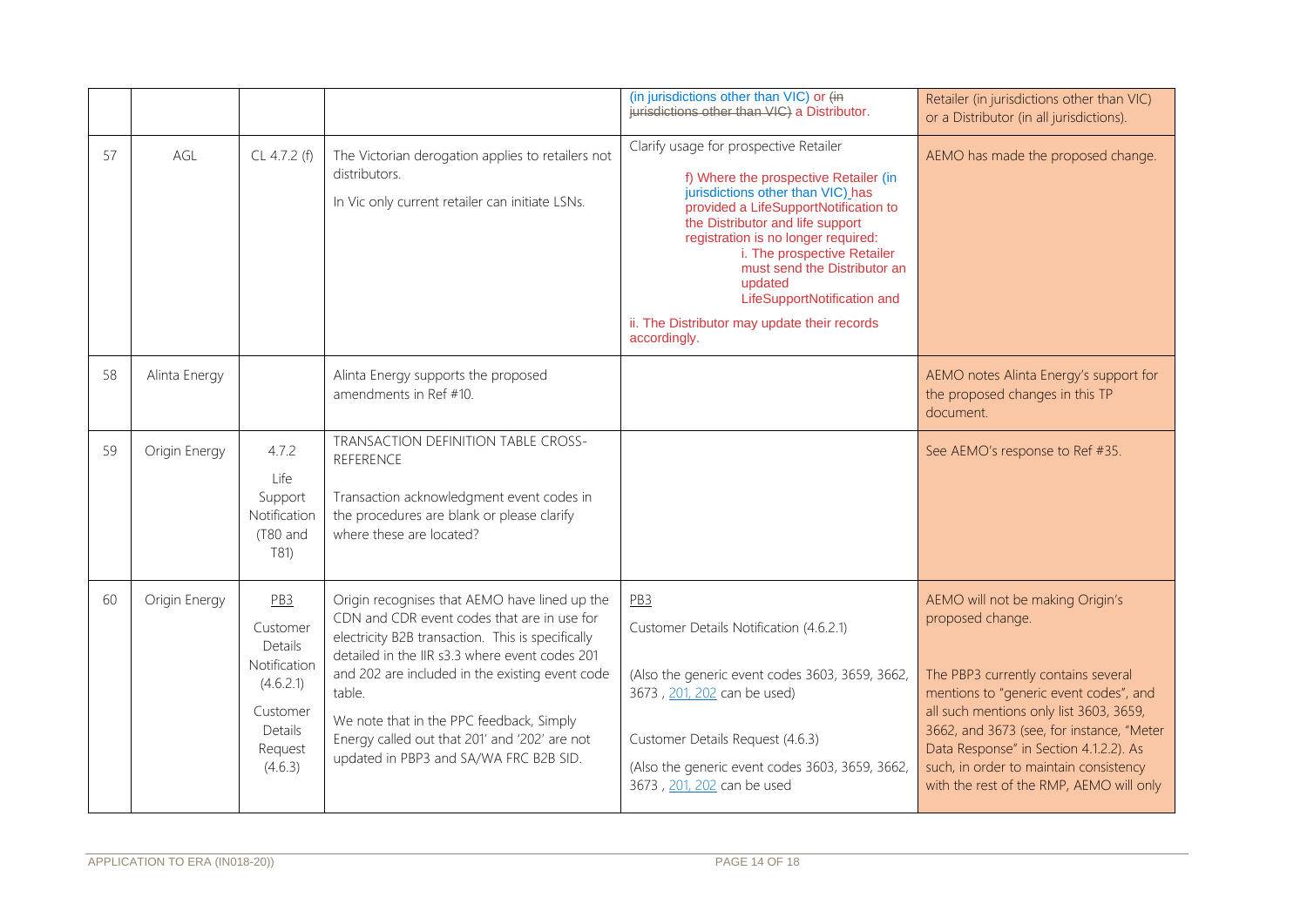|    |                                                     | and<br>FRC B2B<br>SID<br>Customer<br>Details<br>Notification<br>(4.6.2.1)<br>Customer<br>Details<br>Request<br>(4.6.3) | AEMO's response was that 201, and 202 are<br>listed on page 125 of PBP 2.<br>As these are standard event codes within PBP 2<br>we undertake that participants are to include<br>the 201, 202 event codes for CDN and CDR.<br>For avoidance of doubt, Origin recommends<br>these are specifically added to PB3 4.6.2.1,<br>4.6.3 and within the FRC B2B System Interface<br>Definition 4.6.2.1, 4.6.3. | FRC B2B SID<br>Customer Details Notification (4.6.2.1)<br>Also the generic event codes 3603, 3659, 3662,<br>3673, , 201, 202 can be used<br>Customer Details Request (4.6.3)<br>(Also the generic event codes 3603, 3659, 3662,<br>3673, 201, 202 can be used) | make reference to these four event<br>codes under "generic event codes".                    |  |  |
|----|-----------------------------------------------------|------------------------------------------------------------------------------------------------------------------------|-------------------------------------------------------------------------------------------------------------------------------------------------------------------------------------------------------------------------------------------------------------------------------------------------------------------------------------------------------------------------------------------------------|----------------------------------------------------------------------------------------------------------------------------------------------------------------------------------------------------------------------------------------------------------------|---------------------------------------------------------------------------------------------|--|--|
|    | Ref #11 - PBP5 - NSW-ACT Specific Build Pack        |                                                                                                                        |                                                                                                                                                                                                                                                                                                                                                                                                       |                                                                                                                                                                                                                                                                |                                                                                             |  |  |
| 61 | AGL                                                 |                                                                                                                        | No comment                                                                                                                                                                                                                                                                                                                                                                                            |                                                                                                                                                                                                                                                                | AEMO notes that AGL provides no<br>comment on the proposed changes for<br>this TP document. |  |  |
| 62 | Alinta Energy                                       |                                                                                                                        | Alinta Energy supports the proposed<br>amendments in Ref #11                                                                                                                                                                                                                                                                                                                                          |                                                                                                                                                                                                                                                                | AEMO notes Alinta Energy's support for<br>the proposed changes in this TP<br>document.      |  |  |
| 63 | Origin Energy                                       | Appendix H<br>(JEC<br>completion<br>code<br>Mapping)                                                                   | Participant PB5 PRE completion codes is<br>inconsistent with:<br>Ref 2. B2B service order spec. and<br>Ref 8 BP1 Process flow table of transactions v3.7<br>Completion Code Completed 10-78 and 22-78<br>missing from Build Pack 5.                                                                                                                                                                   | Include:<br>$10 - 78$<br>$22 - 78$                                                                                                                                                                                                                             | AEMO has made the requested change.                                                         |  |  |
|    | Ref #12 - PBP6 - NSW-ACT (Wagga Wagga and Tamworth) |                                                                                                                        |                                                                                                                                                                                                                                                                                                                                                                                                       |                                                                                                                                                                                                                                                                |                                                                                             |  |  |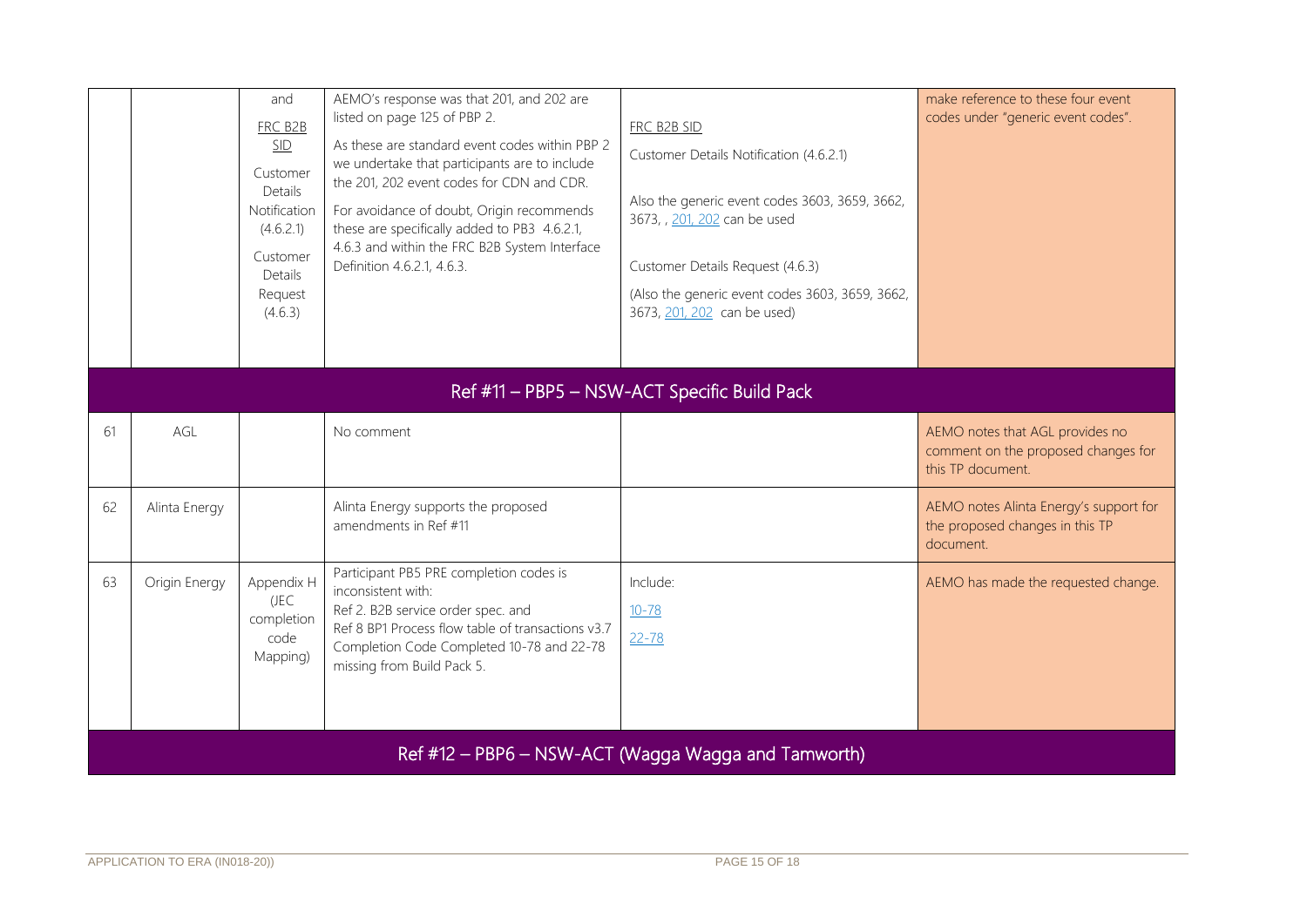| 64                                       | AGL           |  | No comment                                                    |  | AEMO notes that AGL provides no<br>comment on the proposed changes for<br>this TP document. |
|------------------------------------------|---------------|--|---------------------------------------------------------------|--|---------------------------------------------------------------------------------------------|
| 65                                       | Alinta Energy |  | Alinta Energy supports the proposed<br>amendments in Ref #12. |  | AEMO notes Alinta Energy's support for<br>the proposed changes in this TP<br>document.      |
| Ref #13 - Specification Pack Usage Guide |               |  |                                                               |  |                                                                                             |
| 66                                       | AGL           |  | No comment                                                    |  | AEMO notes that AGL provides no<br>comment on the proposed changes for<br>this TP document. |
| -67                                      | Alinta Energy |  | Alinta Energy supports the proposed<br>amendments in Ref #13. |  | AEMO notes Alinta Energy's support for<br>the proposed changes in this TP<br>document.      |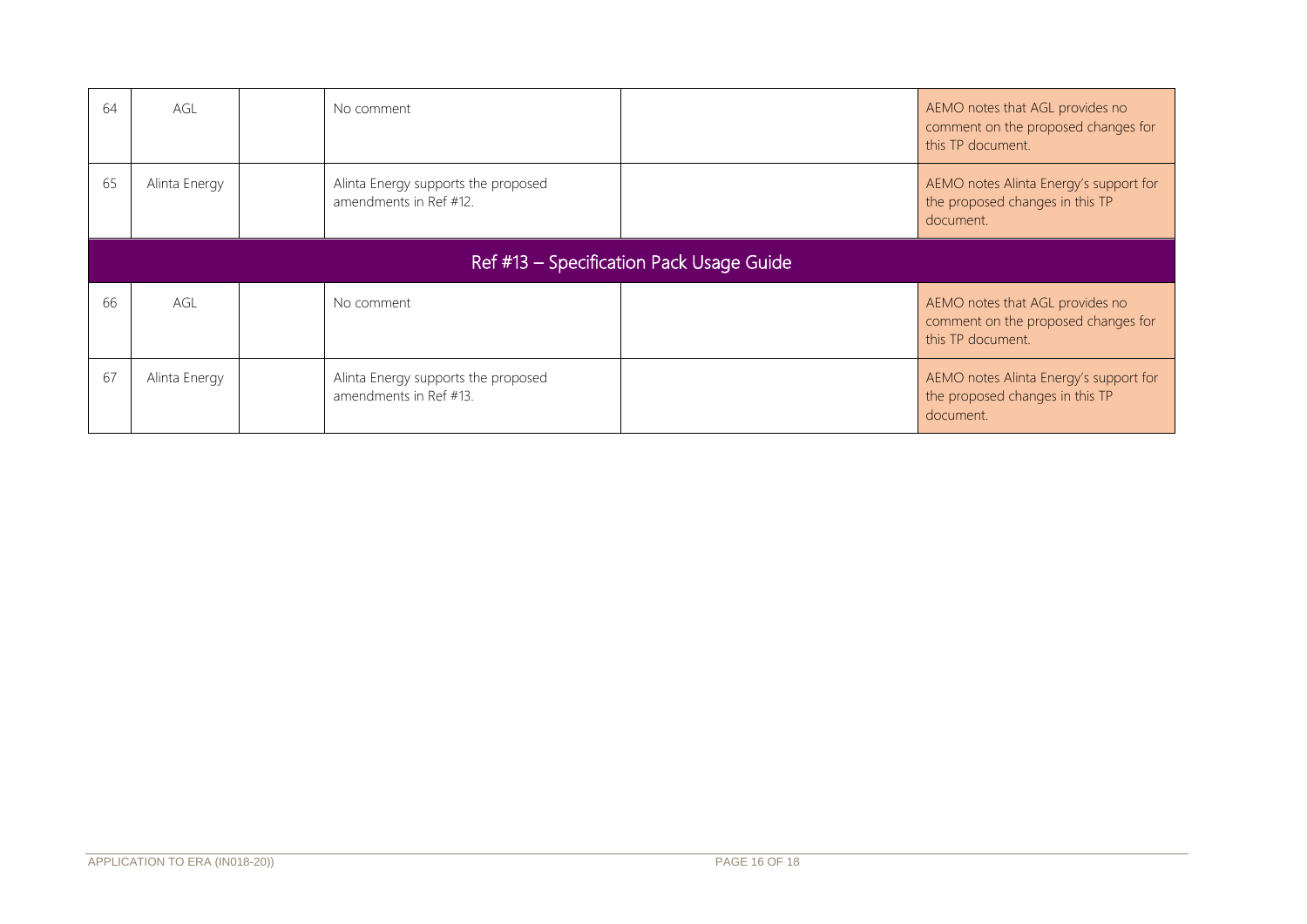## **ATTACHMENT D – IIR for IN018/20**

Enclosed with this application.

Australian Energy Market Operator Ltd ABN 94 072 010 327

www.aemo.com.au info@aemo.com.au